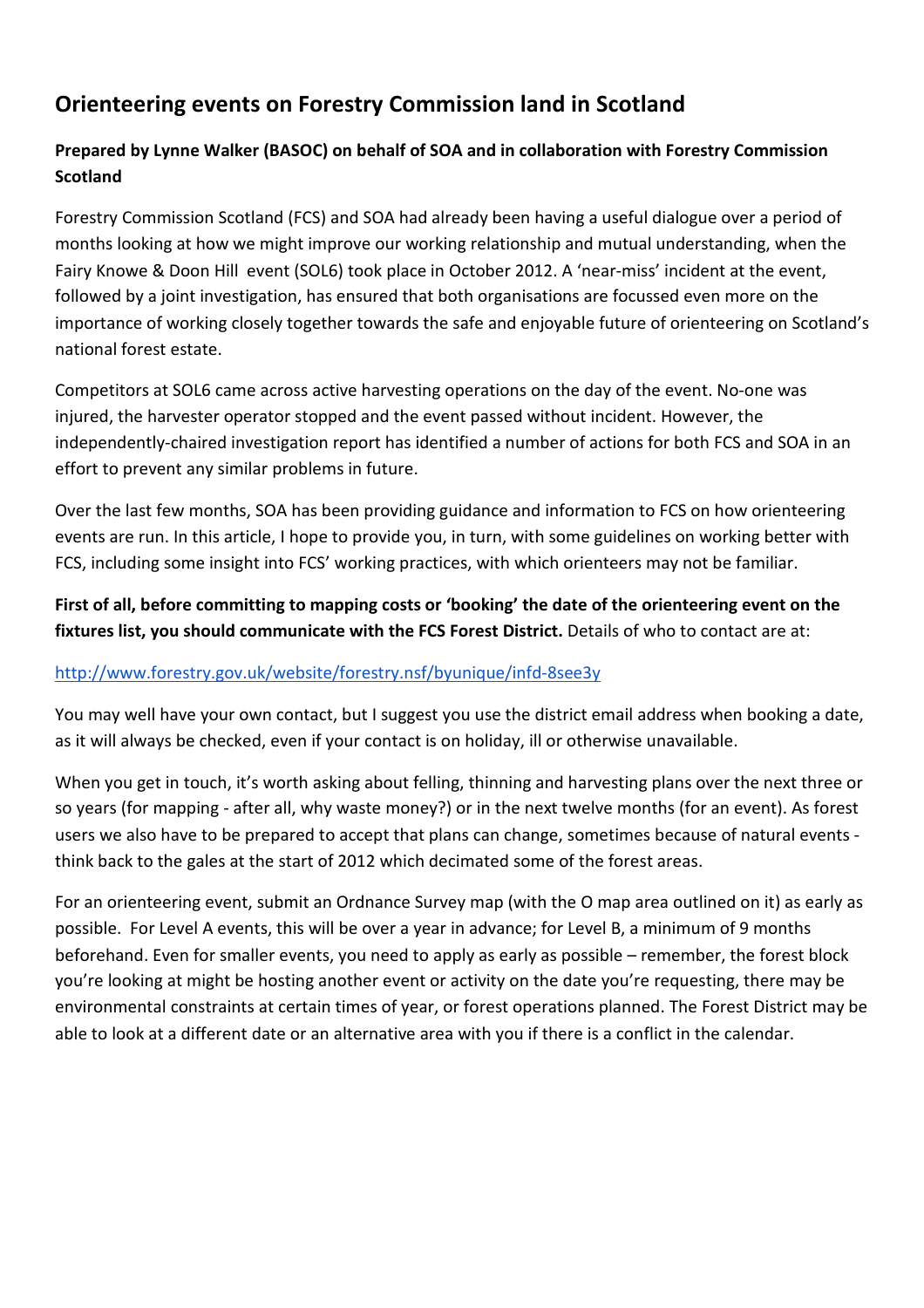Why does FCS need so much notice? You will have one contact within the Forest District (a recreation forester or the Communities, Recreation & Tourism (CRT) Manager, perhaps), however, your request for a specific date and location has to be circulated around many different parts of the district team.

Teams will probably include the following: harvesting & operations, environment & biodiversity, CRT, wildlife management, planning, civil engineering, estates along with any tenant businesses, contractors (and subcontractors) and neighbours, if your request is likely to affect or be affected by them.

One of the findings of the SOL6 report is that 'nil responses' from teams are unacceptable; FCS needs to have a yes/no response from each department before permission can be granted to you.

The earlier all this can happen, the better; if the SOA club applies too late, the Forest District might have to decline the permission for the event due to the other work or activity going on in the area. Looking on the bright side, an early application ensures that your event is in the district calendar and others will then have to work around you!

After obtaining the initial permission for the event, your Forest District contact person should be given a map showing the 'flow' of the courses as soon as possible and finally a map showing the location of all the control sites. Each communication with the Forest manager reminds them about the event and allows you to ask if there are any changes which could have an impact on the event.

When constructing the risk assessment for the orienteering event, the organiser should not assume that there will be no work in the forest on a Sunday; contractors will work any day of the week, and sometimes at night if they need to get the job done. Include this possibility in your risk assessment. This might seem unnecessary if you have already been given permission for the event by FCS, but where the land has been sold to a timber merchant as 'standing sales', it's more difficult for FCS to dictate terms and conditions for felling. If the site is a 'direct production' site managed by FCS itself, the permissioning process should ensure that no felling is taking place, but even here, it's better to be safe than sorry.

Now on to a scenario. It's the day before your event. As the event organiser, you have received permission from FCS. The planner is putting the controls out in the forest and encounters machines working in the area and calls you. The planner does not want to approach the machine operator - these machines genuinely have the potential to be lethal. (Put yourself in the boots of the operator. You know there could be the public in the area but your experience is that they will be walking along the tracks and paths, you do not expect to see someone in the middle of a block of forest! If that happens, the operator knows to stop immediately, but it's better to avoid that scenario.) Taking 'No action' is not an acceptable course of action from the planner so contacting the organiser who has been the liaison with the Forest Manager is a recognised acceptable action.

The event organiser should have been given an emergency contact number for the Forest District Duty Officer, who will be able to resolve the situation. You need to be able to describe accurately what is happening in the area which will be used for competition on YY/YY/YYYY (date). It might be the case that the contractor will not be working on the day of the competition itself; on the other hand, it might be the case that the contractor does intend to be working on the date of the competition, if, for example, poor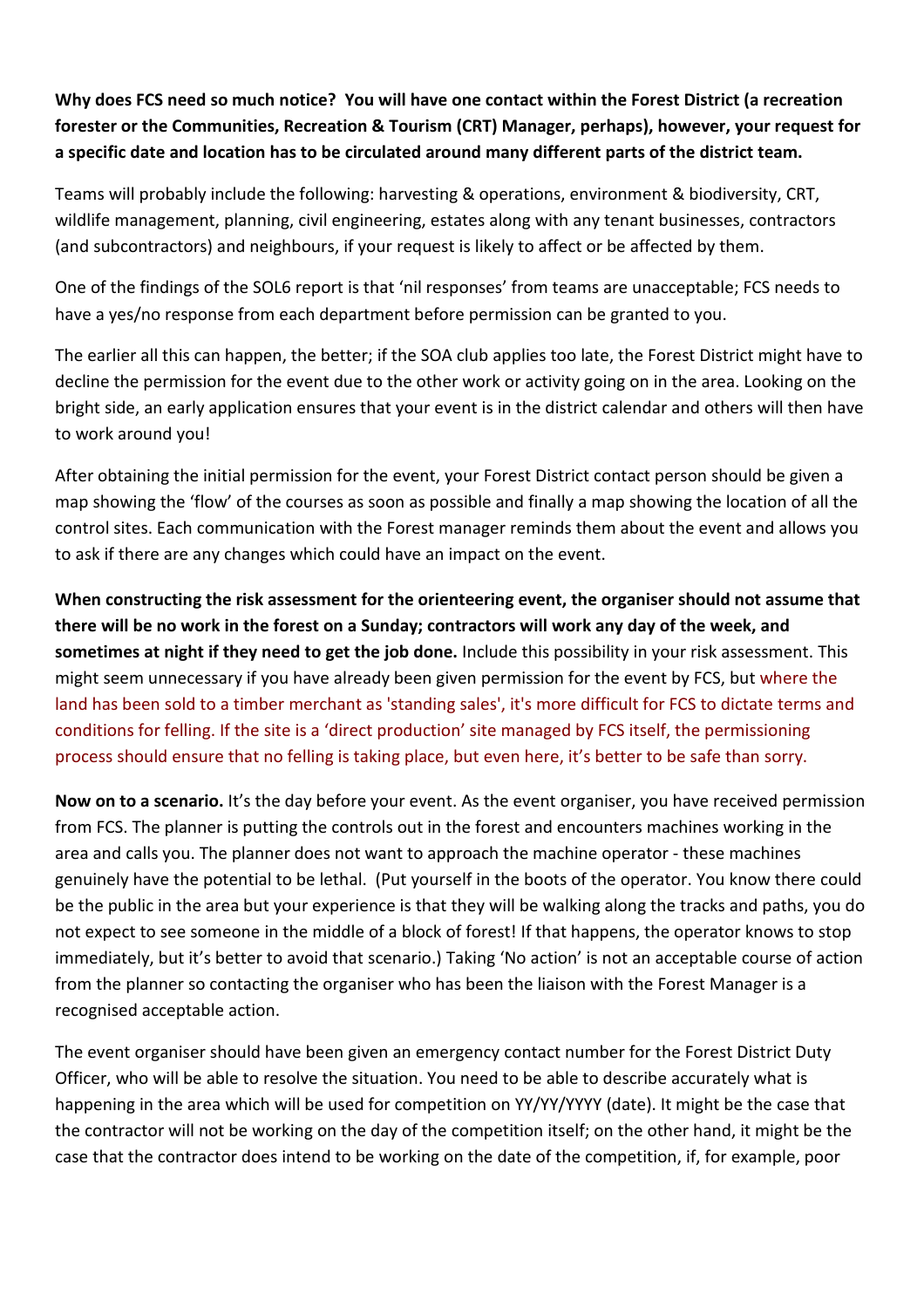weather means they have lost some work days and they have not seen the notice about the orienteering event.

All SOA planners, organisers and controllers are volunteers; imposing a longer timescale and stringent conditions on you might seem to be a hardship - but having to cancel the event is an even greater hardship, especially if all your competitors have already arrived and some might even be in the forest.

What about using the forest area for small group training? For example, you were not able to go to SOL Z but you heard the 'green course' was excellent and your friend has lent you a map. Act responsibly, abide by any forest notifications and diversions (just as any member of the public has to), and you're welcome under the Scottish Outdoor Access Code.

What if? Whether or not you plan events on FCS land, event organisers (and controllers) might think about having a list of things to go through along the lines of 'Expect the Unexpected' and discuss these at a club level, during an Event Safety course. Think through the control measures you need in place and the preparations you should carry out before the event to try to ensure the unexpected does not happen and plans for mitigation, if it does.

Some examples to get you started on your list:

- $\circ$  While placing controls the day before the Level B SOL, you encounter (or hear) harvesting operations.
- $\circ$  You are putting controls out for a Level D event (a couple of hours before the event starts) and you encounter a road grader working on the route the White to Orange courses take.
- $\circ$  It is raining, the 3m wide river all competitors on the Green to Black courses have to cross is already 'bankful'. It is July in west Scotland.
- $\circ$  A competitor returns to the finish in a state of extreme agitation because they have heard high powered rifle shots while out on their course.
- $\circ$  When putting out the controls on the morning of the event you discover that the electric fences are on. The farmer is at church.
- o You have negotiated with the farmer so that he removes livestock from the field the White and Yellow courses go round / cut across. On the morning of the event you discover cows and calves in this field.
- $\circ$  The Level B SOL is taking place in an area of mature coniferous forest. During the night the area has been affected by gale to storm force winds. It is still windy, although not gale force.

## Summary time line for Level A & B events on FCS land

This information should be read alongside the relevant and up to date Rules, Appendices & Guidelines from British Orienteering.

- $\triangleright$  At least 1 year before: liaison begins between SOA club and FCS Forest District. Orienteering map and O. S. map sent from SOA club to FCS. FCS consultation process begins.
- $\triangleright$  9 months to 1 year before: SOA club event officials appointed (organiser, planner, controller)
- $\triangleright$  9 months: outline permission to hold an event issued by FCS.